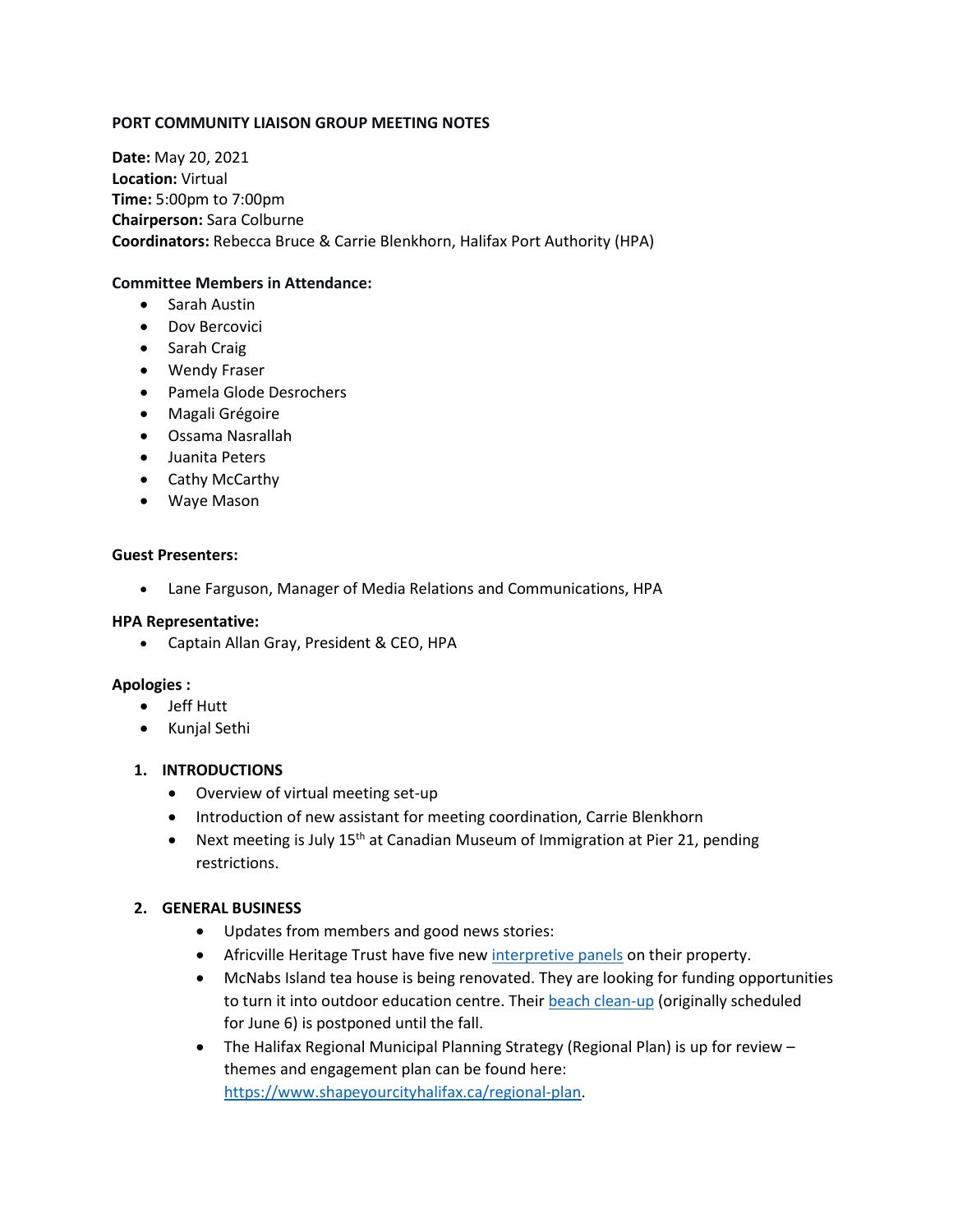- The Back to Sea Society held its 5-year anniversary celebration during the month of May. They have also kicked off the [Making Waves fundraising campaign,](http://www.backtothesea.org/making-waves.html) an opportunity for people to become monthly donors.
- Harbour Watercraft are adding a new jet boat ["Sea Halifax"](https://www.seahfx.com/) to their business and additional space on the waterfront.
- The North Grove has still been able to provide [food distribution and support](https://www.thenorthgrove.ca/calendar) in the community throughout this third wave of the pandemic.
- Discovery Centre and Clean NS were chosen to lea[d climate change education.](https://thediscoverycentre.ca/wp-content/uploads/2021/04/Discovery-Centre-Leads-6M-National-Climate-Change-Project.pdf)
- Mi'kmaq Native Friendship Centre has received approval for a new building for women and children impacted by violence situations. The centre has had a successful vaccine roll-out for age group 12 and up.

# **3. PORT REPORT**

- From April 13 to May 20, HPA has had three safety incidents/near misses and zero environmental incidents.
- CN Eco Connexions recognized HPA for its sustainability efforts.
- 2020 Container Port Performance Index: POH was the highest-ranked North American port in its comparative assessment of global container port performance for the first half of 2020, placing 25th out of 351 global ports.
- CMA CGM Marco Polo arrived on May  $17<sup>th</sup>$ , the largest vessel to ever call on a Canadian port and first of its size to call on the North American east coast. The vessel has carrying capacity of 16,022 TEU (twenty-foot equivalent units) and is 396 metres length overall. Overwhelming response and excitement from Halifax community. About 1,500 containers moved, in and out of PSA Halifax in 24 hours.
- HPA'[s sustainability survey](https://www.portofhalifax.ca/policies-and-planning/sustainability/sustainability-planning/) was launched to the public the first week of May. Good response rate, more promotion coming to increase awareness and participation in the survey.
- HPA held there AGM virtually on May  $19<sup>th</sup>$ . Attendance was high, we suspect more attendees than in past years as it is more accessible as a virtual event, so that is positive. HPA's Financial Statements and Annual Report are both available [online.](https://www.portofhalifax.ca/about-us/port-authority/reports/)
- Cruise season will not return this year, confirmed with meetings with Transport Canada and Health Canada. Significant work is being done by the Association of Canadian Port Authorities to review protocols needed for future cruise business. Return of cruise conversation is happening. Bookings for 2022 is strong, so interest is there which is good.
- Working with consultants Tribe Network, to research and understand the best pathways for African Nova Scotians to be a part of the port industry workforce. The focus will be on future port work, aimed at youth to start engaging them on career pathways.

## **Questions & Feedback**

*What has been the government's response to the PIER?* We continue to engage all levels of government, including recent discussions with Minister Jordan, as it aligns with Canada's Blue Economy proposal, which is spearheaded by the Department of Fisheries and Oceans. There has also been much interest in the PIER working on hydrogen related projects, for example the opportunity to help with design for the HRM rapid ferry.